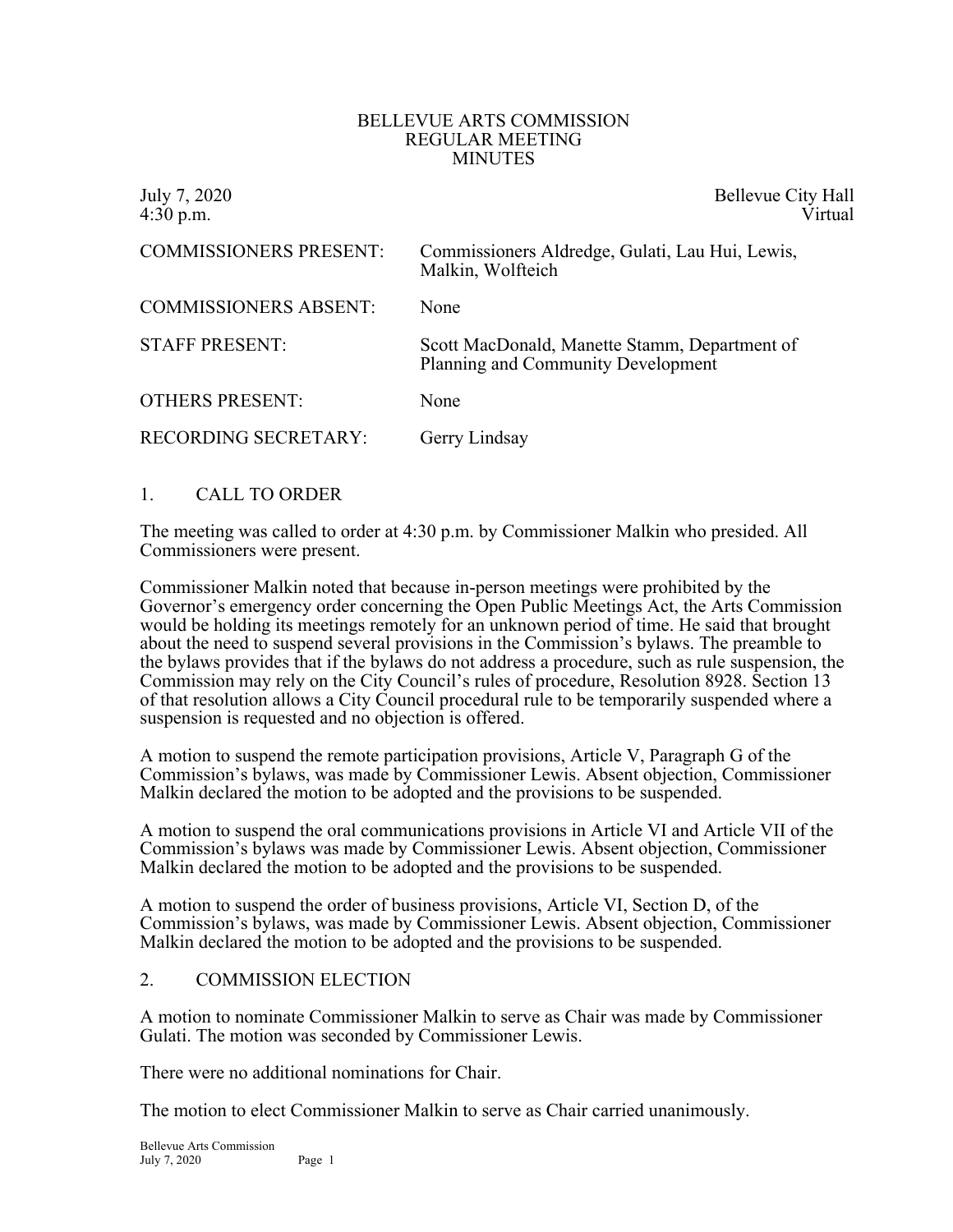A motion to nominate Commissioner Lau Hui to serve as Vice Chair was made by Commissioner Wolfteich. The motion was seconded by Commissioner Lewis.

There were no additional nominations for Vice Chair.

The motion to elect Commissioner Lau Hui to serve as Vice Chair carried unanimously.

### 3. APPROVAL OF AGENDA AND MINUTES

A. Approval of Agenda

### **Motion to approve the agenda was made by Commissioner Aldredge. The motion was seconded was by Commissioner Gulati and the motion carried unanimously.**

B. Approval of Minutes

It was noted that Commissioner Lau Hui was indicated in the minutes as being present when in fact she did not attend the meeting.

#### **Motion to approve the March 3, 2020, minutes as amended was made by Commissioner Wolfteich. The motion was seconded was by Commissioner Lewis and the motion carried unanimously.**

### 4. ORAL COMMUNICATIONS

Chair Malkin noted that no opportunity for oral communications could be made during the meeting. Instead, all written comments received prior to 3:00 p.m. were to be read or summarized into the record.

Arts Program Assistant Manette Stamm confirmed that she had received no written communications.

# 5. ACTION ITEMS AND DISCUSSION ITEMS

A. COVID-19 and the Local Arts Community

Commissioner Gulati asked if the Commission would be conducted virtual meetings in August and September. Arts Community Manager Scott MacDonald said there were no current plans to hold in-person meetings and that virtual meetings would be conducted until told otherwise.

Assistant City Attorney Catherine Drews explained that King County was currently operating under the Phase II order. Until there is a change in that order, no in-person gatherings will be held. She said the city was also awaiting more guidance from the Governor's office concerning the Open Public Meetings Act given that the waivers were set to expire.

Mr. MacDonald stated that Covid-19 has been particularly hard on the arts and cultural sectors in the community. He said estimates he had seen put the percentages of staff layoffs at over 60 percent across the sector. Everyone in every organization has a different story to tell, as does every artist. While there have been some positives, there have been far more negatives and there is no way to sugarcoat the story into one that has the arts community thriving. There are no parallels for the situation in recent memory. Even the economic crash in 2008 did not trigger shut downs across the arts and culture sector.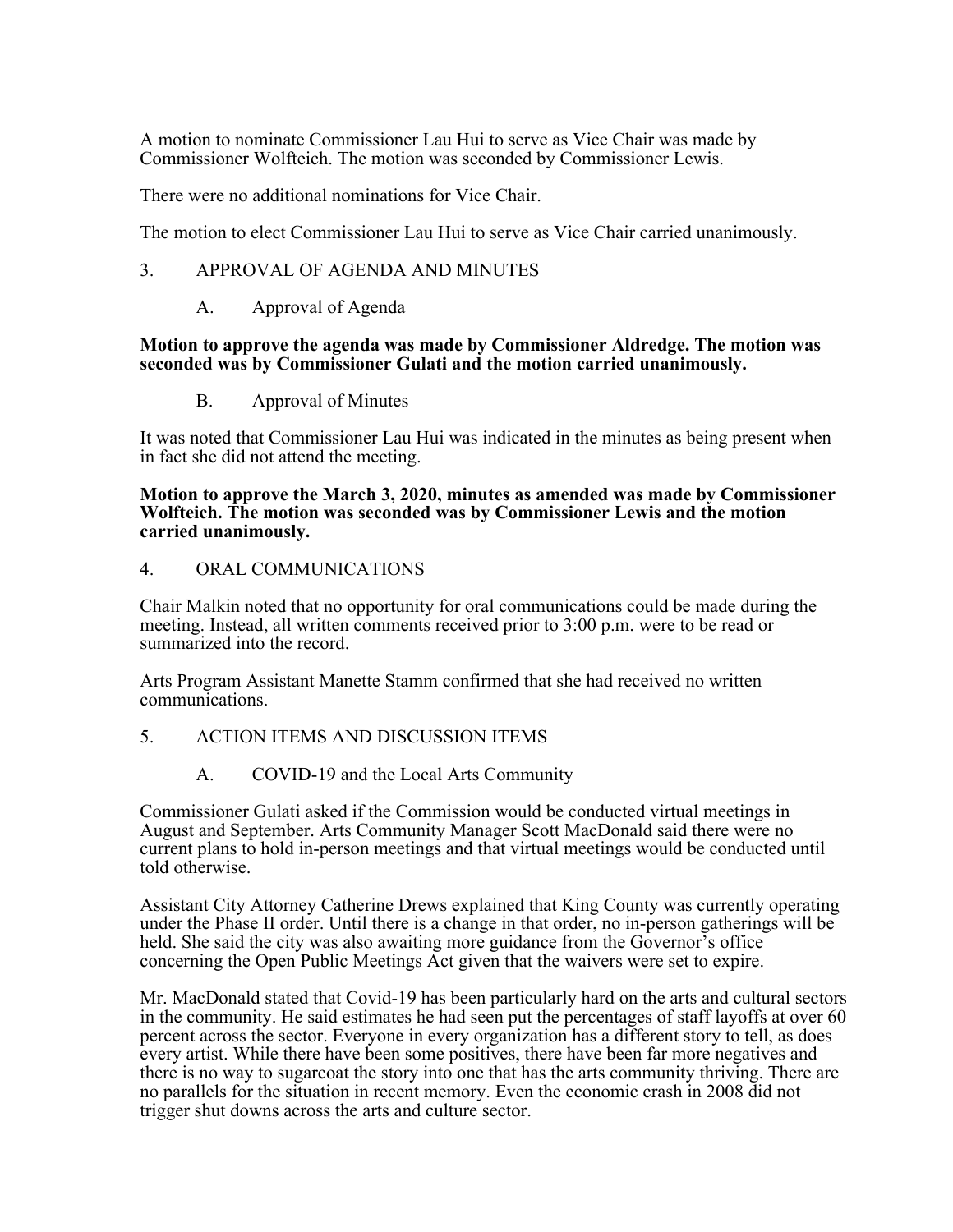Most events for 2020 in Bellevue have been canceled. The grantees to whom awards were given are along with city staff scrambling to determine how to honor their grants in the new environment. Along with all of the large events, including the arts fairs and the Fourth of July celebration, were canceled, along with numerous cultural festivals. There are a few cultural events planned for the fall months, but they remain tentative and in a holding pattern to see how things play out. The 2020 Wintergrass event in February was held successfully just prior to everything shutting down, but the event slated for February 2021 has been canceled.

Performing arts organizations have been particularly impacted. Theaters cannot seat patrons, and projections through instruments are not the best situations during a pandemic. Theaters like Meydenbauer Center has a seating capacity of 410. Factoring in social distancing, their seating capacity would fall to between 70 and 75. Apart from simply changing the entire experience, that also changes the economics, wiping out revenues. Organizations like the Village Theater, which has 500 seats, can seat only 125 with social distancing, but that still is not economically feasible, thus they are looking at March 2021 as a possible reopening, effectively putting their entire program on hold for a full year. Pacific Northwest Ballet and the Seattle Symphony are looking dates between March and June of 2021 for possible reopening dates.

Mr. MacDonald said not surprisingly there have been impacts in regard to funding. Many organizations are heavily built on educational programming. While those additive elements are on top of their core mission, they are often where the organizations make their money. Some organizations have been able to capitalize on revenue-generating virtual experiences, but not at their full capacities. Music Works Northwest has been able to transfer 50 percent of its students to a paid virtual experience.

To the credit of the Northwest community and beyond, there have been a number of different relief funds created. There are, even so, challenges for organizations where the sums offered are not large. An organization receiving a \$5000 grant might possibly be able to sustain only a single employee. Additionally, the awards are highly competitive. One of the most successful programs, at least initially, was the Payroll Protection Program. Through that program, organizations were awarded loans based on a percentage of their payrolls. The loans, if used in accord with the program rules are forgivable. The program resulted in many organizations keeping close to the mark of being fully staffed through mid-June at which time the funds ran out. Since then, nearly every organization with paid staff has had to lay people off or impose significant reduction in hours of around 50 percent.

On the positive side, Mr. MacDonald said he was not aware of any organization that has closed down in Bellevue. On the negative side, the school programs conducted by organizations, such as Emerald Ballet Theatre and the Village Theatre's Pied Piper program, have been canceled for the foreseeable future, leaving kids out. However, the organizations that offer educational components have been the most successful at transferring to virtual environments. That is a positive for Bellevue given how many Bellevue organizations offer educational programming. Philanthropy has increased across the board, though the increase has not by any means matched the lost revenues. There have been new donors step forward, and in fact 70 percent of the ArtsFund relief fund were new donors, while for the Artist Trust 76 percent of the donors for their relief fund were new donors. Hopefully the arts will be able to harness the new donors and come out on the other end with a much stronger support network.

On the Eastside, the community came together very quickly. What started as the executive directors of Kids Quest and the Bellevue Arts Museum getting together once a week to talk about the different loan programs, funding options and staffing levels has grown into the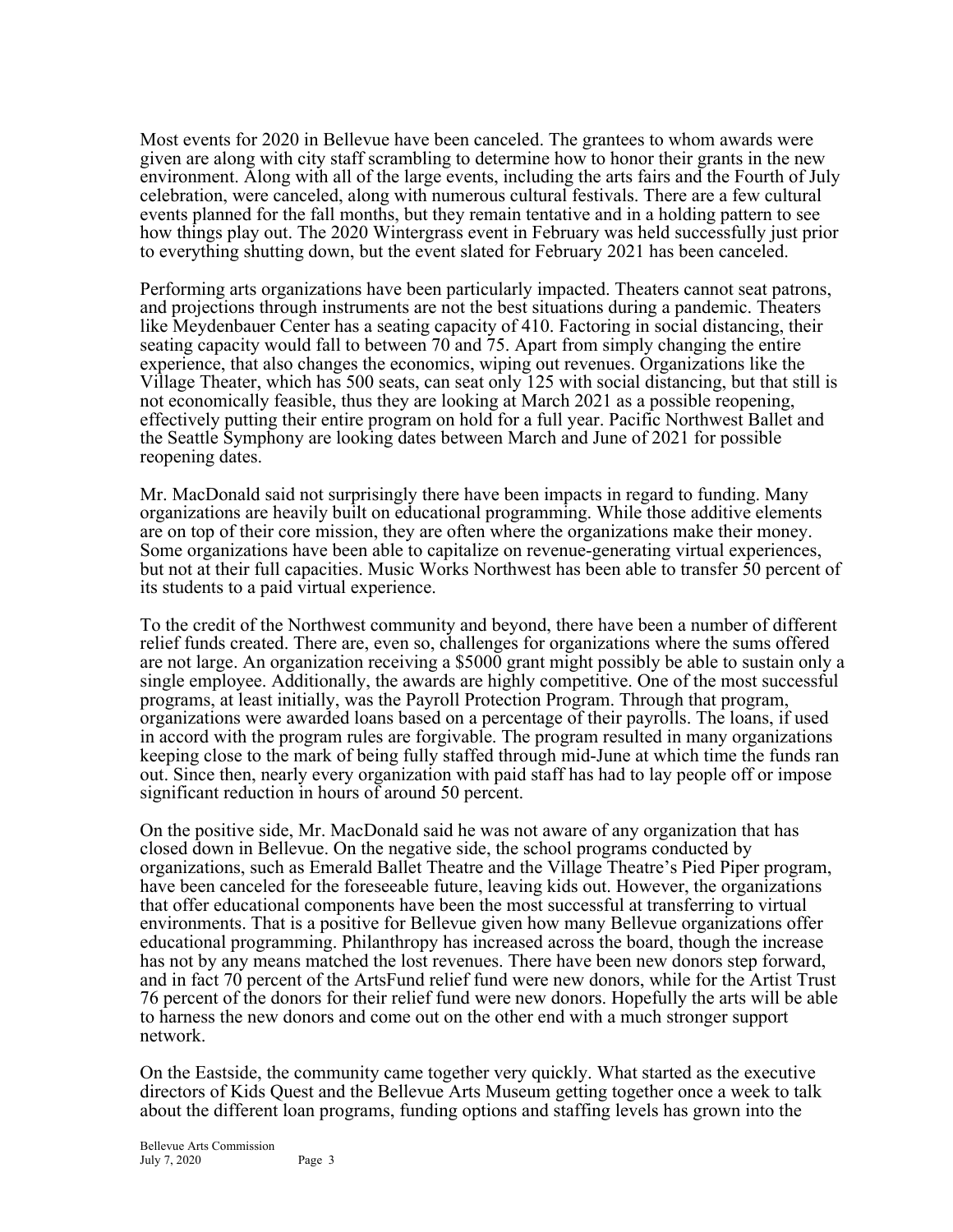Eastside Arts and Culture Coalition, a group of about 25 to 30 organizations across the Eastside. It is a good thing to have the arts coming together and speaking with a strong voice. Among other things, it gives the Council a touch point. Mr. MacDonald said Bellevue has been co-leading the organization and working to see it grow, and has been working on ways to collaborate with other Eastside cities.

The city's first move to support the arts was to put up a list of local and national resources for artists and arts organizations. Most cities and counties have done the same. There have been one-on-one meetings with arts organizations that are either based or work in Bellevue to better understand what they are going through. There have also been meetings with arts businesses. The hope is to expand the conversations to include artists. Much of the city's budget is sales tax based and as such impacts are projected, including to the arts program. Ways are being sought to support artists and organizations with existing funding. Much of the funding is tied up in the grants program and in public arts projects, but ways are being explored for getting money out the door.

Work has progressed on updating the Power Up program to focus on resiliency and moving into the virtual world. The program has been opened up to all Eastside organizations. The focus is on recovery and planning for the future. The focus on capacity building is not appropriate during a time of just trying to stay alive. Work has been undertaken to align grant deliverables agreed to before the pandemic with the new reality that most art events will be online in 2020. An arts audience participation survey was launched in partnership with Redmond, Kirkland, Issaquah, Renton and the Eastside Arts and Culture Coalition. The survey will close on July 17 and it is focused on better understanding the community's comfort level as things do start to come back. The survey also seeks to know if there are plans for any hybrid or modified experiences, such as drive-in theater performances or dance performances in parks. They survey is available in eight languages and responses have been received in seven of them so far. In all there have been over 650 responses.

Work is under way to re-envision Bellwether 2020. It has been moved to start in December and it most likely will go a little longer.

Chair Malkin raised concerns about the event happening in the winter, especially moving a lot of the events outdoors. Weather could be an issue. Mr. MacDonald clarified that all of the events will be moved outdoors with the exception of some virtual events. Chair Malkin said he would not want to see the event canceled, but said he was also concerned about staging the event and having no one attend because of the weather. Mr. MacDonald said some very interesting things are lined up. He pointed out that Snowflake Lane happens outdoors in the winter and is always well attended. It is hoped that Bellwether will be something people who live in the downtown can see from their living room windows, and for those driving or walking by. More than likely the elements will be largely light-based with a minimum of ten medium to large projections around the city, though there will hopefully be some smaller companion art projects that also would be outdoors. A proposal is being developed that will potentially be at the scale of one of the downtown's skyscrapers in terms of a projection or light element.

Answering a question asked by Commissioner Lau Hui, Mr. MacDonald said originally a number of performances were planned for 2020 at the Meydenbauer theater and the Bellevue Arts Museum. Because those proposals were fairly well developed prior to the pandemic, the opportunity has been taken to pre-record the performances at different places throughout Bellevue over the summer months. One possible site is the Bellevue Botanical Garden. Another venue could in fact be inside the Bellevue Arts Museum, so long as the social distancing thresholds are met. Meydenbauer Bay Park and other locations are also being considered. The recordings will be released online on schedule as part of Bellwether 2020. A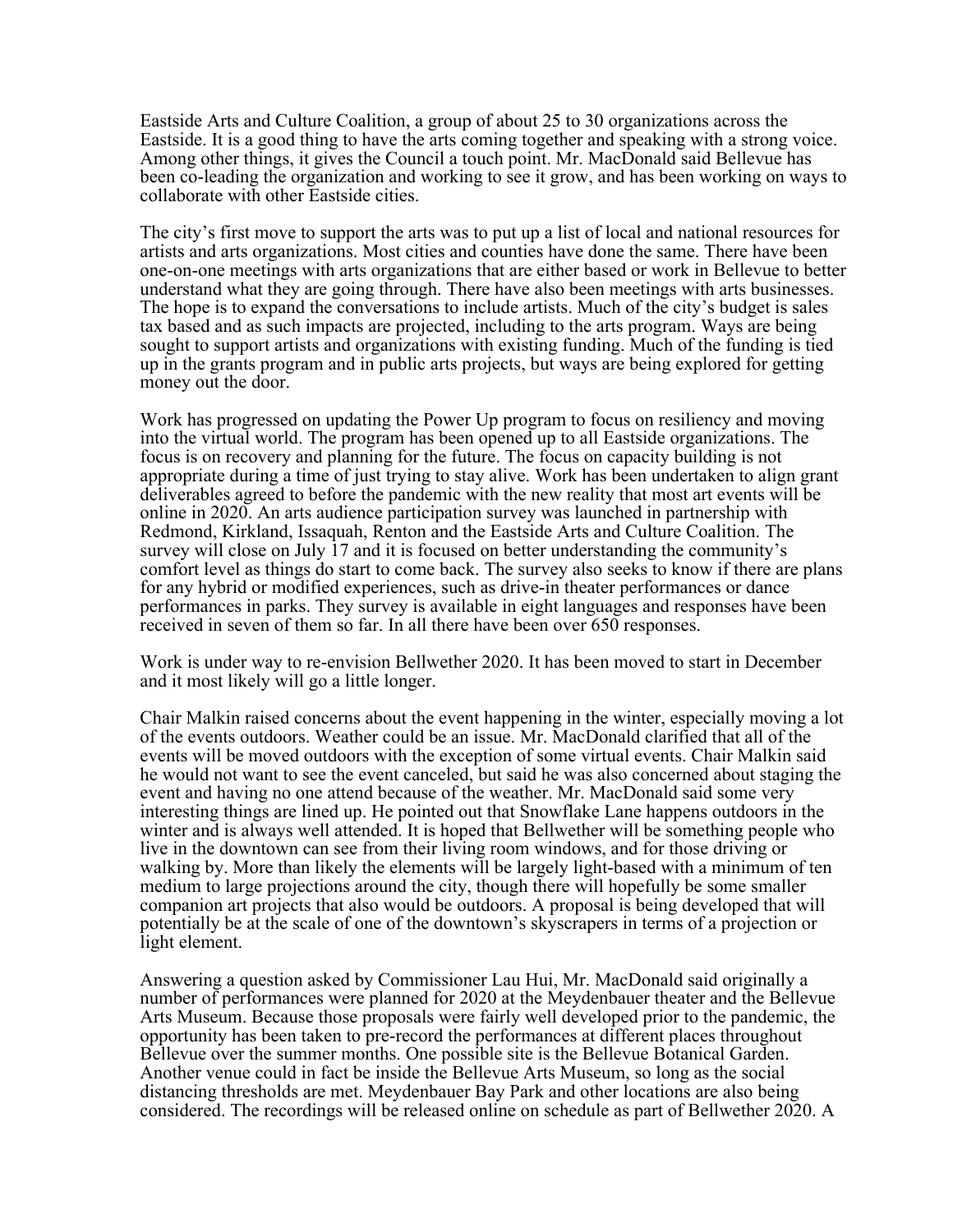series of virtual talks is also being planned and curated by Gary Shagan $(?)$ , a long-time arts writer for the *Seattle Times*.

Commissioner Wolfteich asked how the pandemic will affect the work of the Allocations Committee for 2021. Mr. MacDonald said he had not been told that that work would be impacted for 2021. The budget will be transmitted to the Council in September, after which more specifics will be known.

Commissioner Gulati asked if grants made to organizations for events that will not happen in 2020 will still the funds, and if the funds could be reallocated to organizations that are doing real work online, such as teaching music. Mr. MacDonald said funding that has been committed cannot be reallocated until it is known for sure an organization will not be holding their event. More resolution on that front is needed before moving on to a new program. To date only one organization has been clear about not wanting to even try to put on events in 2020.

Commissioner Gulati pointed out that some artists have not been able to apply for government help for various reasons. She asked if 4Culture or King County will be giving the city any additional funds to pass on to organizations. Mr. MacDonald said he was not aware of 4Culture having any additional funds. The money they put into its cultural relief fund was borrowed from 2021 revenues, much of which comes from lodging taxes. They have been looking at redistributing or canceling some of their grant programs. There is the potential for cities to get some funding should there be a federal relief package.

Commissioner Aldredge asked if the marketplace that was going to be part of Bellwether could be transferred to an online option, allowing artists to sell their work. It would be especially good to have it during the holidays when people are more inclined to spend. Mr. MacDonald said plans were being made to move the physical market to 2021. The pandemic has forced a rethink of 2020 and has allowed for a shifting of many projects into 2021. He allowed that an online marketplace could made sense and said he would like to follow up on the idea during the larger Bellwether update at a future meeting.

Chair Malkin asked if the same Bellwether consultant team would remain onboard going forward. Mr. MacDonald said effectively the team is planning both 2020 and 2021 simultaneously. The will be no room left on their contract to do anything beyond 2021.

Mr. MacDonald said there are a number of collaborations going on currently between Bellevue and other Eastside cities. The Heart of Bellevue campaign is largely being run by the Bellevue Downtown Association, though the city is helping by guiding and assisting. The idea is to market the return and particular attention is being given to featuring activities and cultural things. The way Bellwether is being thought about for 2020 is half art experience and half arts in Bellevue and that perfectly aligns with the what the Bellevue Downtown Association is doing with the Heart of Bellevue campaign.

Mr. MacDonald said it remains unknown what the long-term impacts of Covid-19 will be. Little is known about how long the pandemic will run or how the economy will return. When and if a vaccine will be created is unknown, and it is not understood how people's habits, where they will want to live, or the types of things they will want to do will change. Staff will provide the Commission with regular updates moving forward.

B. Portable Art Collection Call

Mr. MacDonald said the call is a response to getting the money in the budget out the door as soon as possible, and with a eye on the Bellevue arts collection mission of targeting new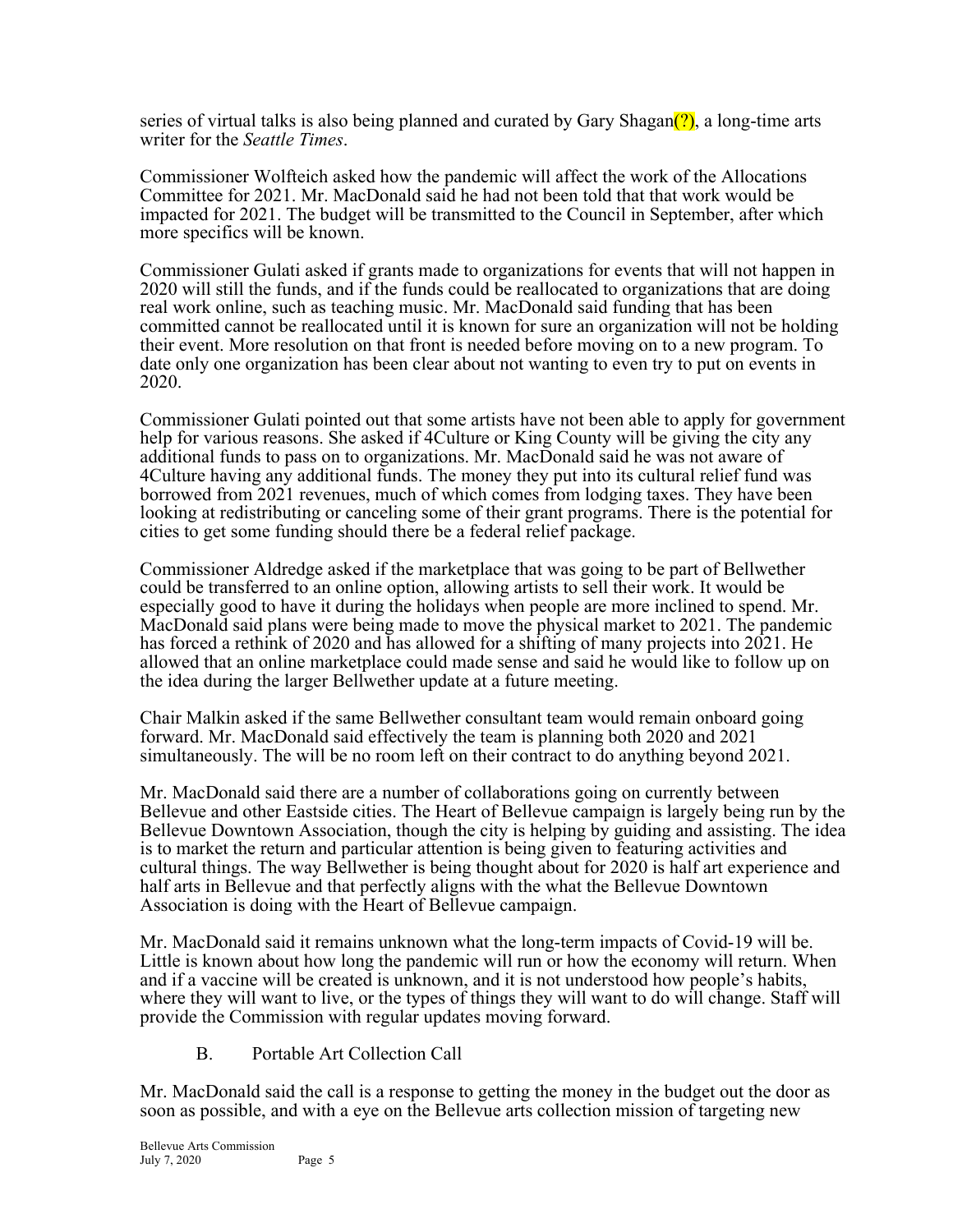voices. In the past the city has purchased mostly sculptures intended to be sited in a permanent location. Just by going after portable artworks the collection will be diversified. The focus is on the space between an aspiring artist and a professional artist. The previous call for the portable art collection entailed purchases up to \$25,000, though there was only \$25,000 budgeted. Two purchases were made totaling just under \$10,000. While open to artists from Washington, Oregon, Idaho, Montana, Alaska and British Columbia, the two purchases were made from a single artist. There is a desire to broaden the collection and it is a good time to do so given the need to support artists. The program mirrors a program Seattle recently released that had a price of \$2500 per artwork and a goal of purchasing art from up o 60 artists. Bellevue's program is of course smaller in that it will pursue art from a minimum of ten artists, and the area has been narrowed to King, Pierce and Snohomish artists. There is an additional budget beyond purchasing works for framing and display. Purchased works will be sited through Bellevue in public buildings, with a focus on publically accessible locations.

Portable artworks are a major part of public art collections. Currently Bellevue has only seven portable works in its collection. The call will be open to both 2D and smaller 3D works. It includes electronic and video art, but the price per work would need to include the necessary operating hardware. The call would be due on August 17 following which a three-person panel of two arts professionals and the Chair of the Arts Commission or his designee.

Commissioner Gulati said if Chair Malkin did not want to participate, she would volunteer to do so.

Commissioner Lau Hui asked if the intent is to run the program annually. Mr. MacDonald replied that unfortunately the program is only budgeted for every other year. The next opportunity to make purchases would be 2022. Commissioner Lau Hui asked if the deadline of August 17 allows for enough time to get word out. Mr. MacDonald said in general calls do not allow for more than a month to apply.

Commissioner Aldredge asked if there is language in the call that gives preference to minority communities and those who are not historically well represented in typical art collections. She added that there are considerable conversations ongoing about classic art museum and public collections being very white centric, and it would be wise for the Commission to think very carefully about how the call is curated and how selections are made. Mr. MacDonald said the call notes that a segment of the collection is devoted to artworks that raise the discourse on the defining aspects of Bellevue civic life, exploring the diverse identities of residents, converging cultures, international connections, technological currents and the interplay between nature and the urban experience that makes Bellevue's environment unique. Additionally, the selection criteria includes artistic merit and compelling themes relative to the mission of the collection. Commissioner Aldredge suggested that language was far too open ended and said it would be tone deaf of the Commission to not give the issue of white-centric collections serious consideration. The selection criteria should make the point very clearly. Mr. MacDonald stressed the need to be consistent with procurement law and limiting the field of applicant's works. He said he would need to check with the city attorney's office about the legalities involved. If necessary, the call deadline could be pushed back a month.

Commissioner Lewis said if it can be done, the call should be made sooner rather than later.

Chair Malkin concurred and suggested the guidance given to the panel could include taking into consideration the question of diversity. Commissioner Aldredge reiterated her desire to see the language of the call itself express interest or give weighting to diverse artists. Chair Malkin said that could be done by simply adding language to the application encouraging diversity. Mr. MacDonald said that certainly could be done. The unknown is whether or not the selection criteria could go beyond merely encouraging diversity.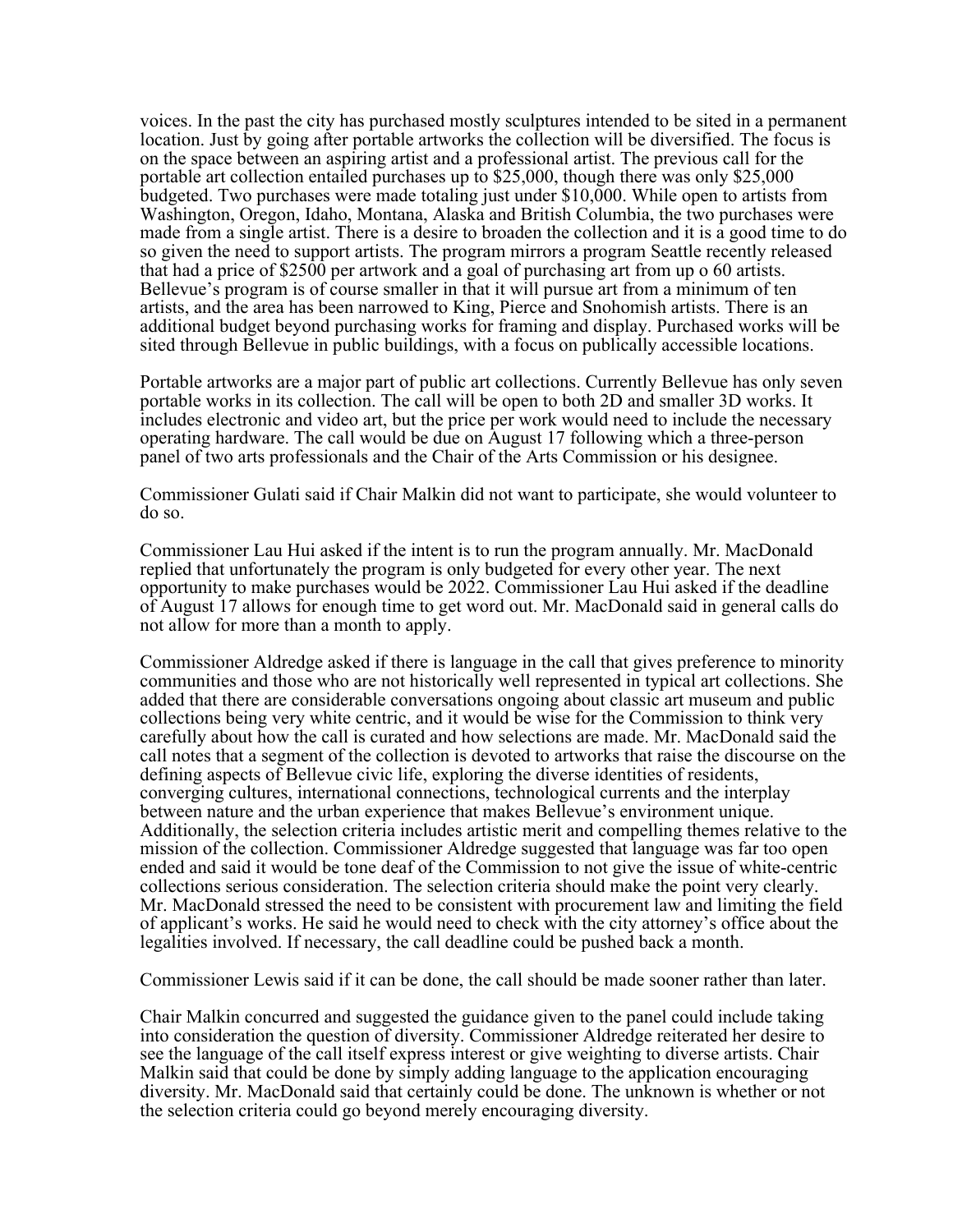There was consensus to add language to the application encouraging diversity.

Mr. MacDonald clarified that the two options under discussion were to see if the selection criteria could be changed, which would push the call back a month by bringing the issue back to the Commission for approval; and to amend the call language encouraging diverse artists to apply.

Chair Malkin recommended the latter. He said that would avoid having the call appear as though the Commission were only looking for submittals from the diverse community.

Mr. MacDonald said calls are typically published on the city's website along with the websites of 4Culture, the city of Seattle and to social media. He said it could also be pushed to residents in King, Pierce and Snohomish counties.

Commissioner Gulati suggested notice should also be posted to the Facebook page hosted by Artist Trust. Mr. MacDonald added that notice will also be sent out to the city's diverse listserve.

A motion to recommend approval of the Portable Artworks Call as amended to modify the language to encourage the diverse community to participate was made by Commissioner Lewis. The motion was seconded by Commissioner Aldredge and the motion carried unanimously.

# C. Eastside Artist Roster

Mr. MacDonald noted that on March 3 a number of Commissioners directed staff to explore the development of a roster of artists living or working on the Eastside. The goals are to identify artists working locally, to connect them with information about opportunities, and to direct to them specific types of opportunities to the roster. The roster would be open to all artists living and working in east King County, which is defined as Bellevue, Bothell, Duvall, Issaquah, Kirkland, Mercer Island, Newcastle, North Bend, Redmond, Renton, Sammamish, Snoqualmie and Woodinville, along with the unincorporated areas of east King County. Anyone who considers themselves an artist can be added to the non-juried roster. The roster will be used as a resource for selecting small public art projects of up to \$30,000, with a particular view toward emerging artists seeking to establish themselves in the field of public art. It will also be a source for curators working on future Bellwether events.

Mr. MacDonald clarified that the roster would be open to all kinds of artists, including musicians, performers, visual artists, conceptual artists and multimedia artists. He said staff does not have the capacity to referee the roster, so if someone says they are working in east King County the claim will not be verified. Additionally, artists that make it onto the roster but later move away will not be removed from the list unless requested by the artist. The roster will open on August 1 and will remain open for as long as the city finds it helpful.

Chair Malkin suggested using the term "visual arts" in the first sentence of the mission statement instead of "public art projects." The portable art collection will not necessarily consist of public art projects. He asked where the roster will be stored and Mr. MacDonald said the online grants portal will be adapted and used as the place for people to submit their materials. The roster will be held as private to the city of Bellevue. Language could be added to the application asking if the applicant would want to opt in to other cities have access to their contact information and submitted materials.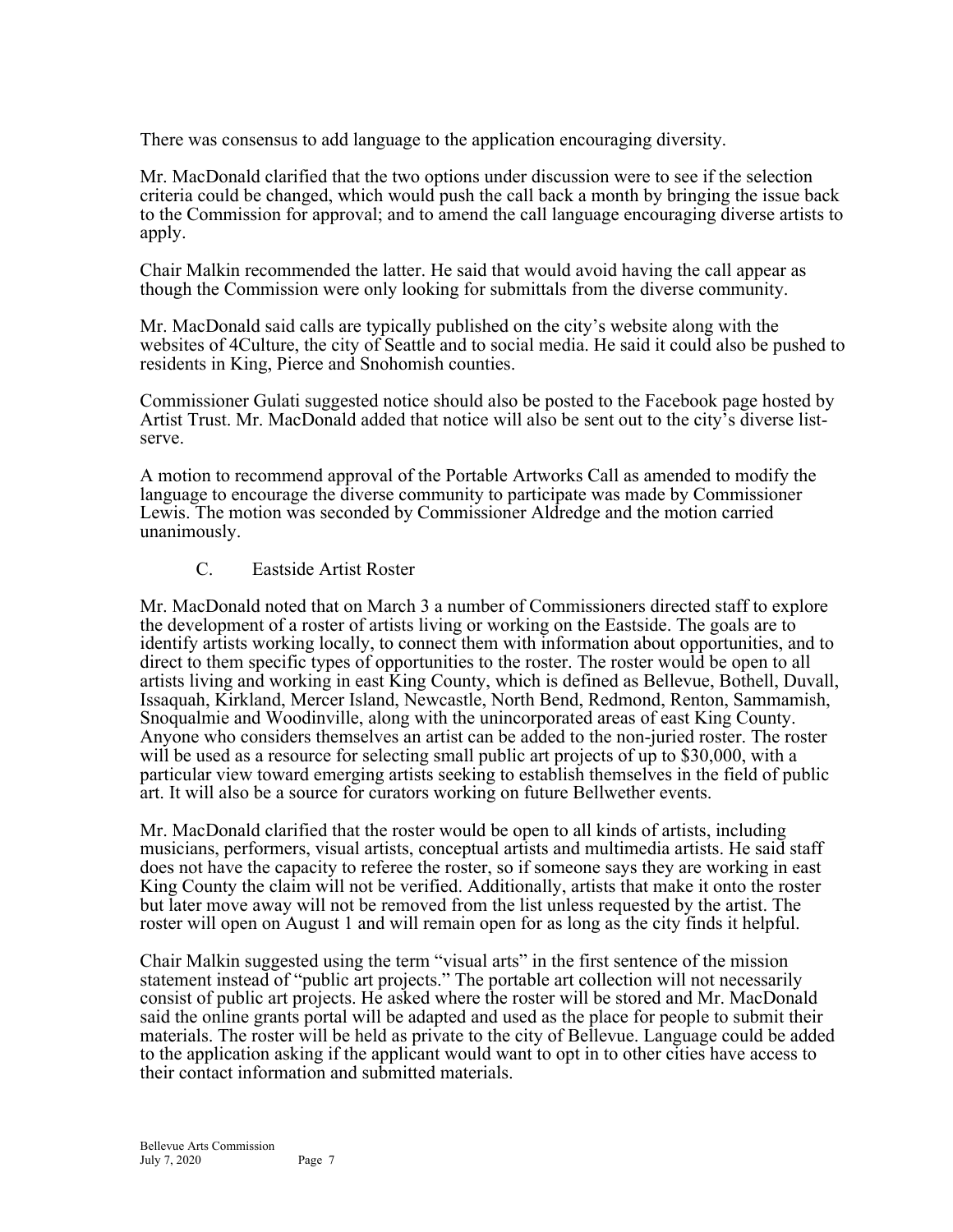Commissioner Aldredge said the roster will be a great beginning that can be tinkered with as time goes on.

Commissioner Gulati asked if building the roster will cost the city of Bellevue any money. Ms. Stamm said the only cost will be in the form of staff time.

Commissioner Gulati suggested there would be benefit from having the Eastside cities work together in building the roster, and where there are hard costs each city could pitch in to cover them. Mr. MacDonald said there has been work done toward removing barriers to supporting artists, particularly on the Eastside. The thrust of the roster is to facilitate that. If the roster were for Bellevue artists and Bellevue projects, if Redmond were to have an art opportunity, they would not necessarily be able to connect with the Bellevue artists via the roster, and that would be a loss for the Bellevue arts community. Given that development of the list will not cost anything other than time, it should be open to the other Eastside cities, which is in line with the Cultural Compass and the notion that Bellevue is the heart of the Eastside.

A motion to approve the Eastside Artists Roster Call as revised was made by Commissioner Wolfteich. The motion was seconded by Commissioner Lau Hui and the motion carried unanimously.

- 5. COMMISSION QUICK BUSINESS None
- 6. REPORTS
	- A. Commissioners' Committee and Lead Reports As Noted

Mr. MacDonald confirmed that he had been tapped to serve as the new Arts Community Manager. He said he was happy to be taking on the challenge during a difficult but rewarding time.

B. Project Updates from Staff

Mr. MacDonald reported that the city is working with the restaurants and retailers in Old Bellevue to identify ways to help them during the Covid-19 crisis. One option for restaurants is to create temporary outdoor seating on Main Street, an idea that came from Old Bellevue stakeholders. Microsoft has agreed to be the sponsor for any associated costs. The project could potentially include a mural. Guidance has been provided to Microsoft on that element, and staff have also been working with the community regarding what the mural could look like.

With regard to grants, Mr. MacDonald informed the Commissioners that as noted many grantees are not currently able to fulfill their original grant conditions given the prohibitions against in-person events. Other avenues are being explored. Funds not spent in 2020 cannot be carried forward into 2021, so organizations that cannot fulfill their grants cannot just move their events to next year.

Mr. MacDonald shared that the artist for the 130th Streetscape public art project has given consideration to the feedback offered by the Commission. The artist has developed a new artwork concept that will be brought back to the Commission in the coming months. The bells are still in the proposal but the form of the artwork is significantly different.

Mr. MacDonald said Bellwether will be the subject of a agenda item at a future meeting.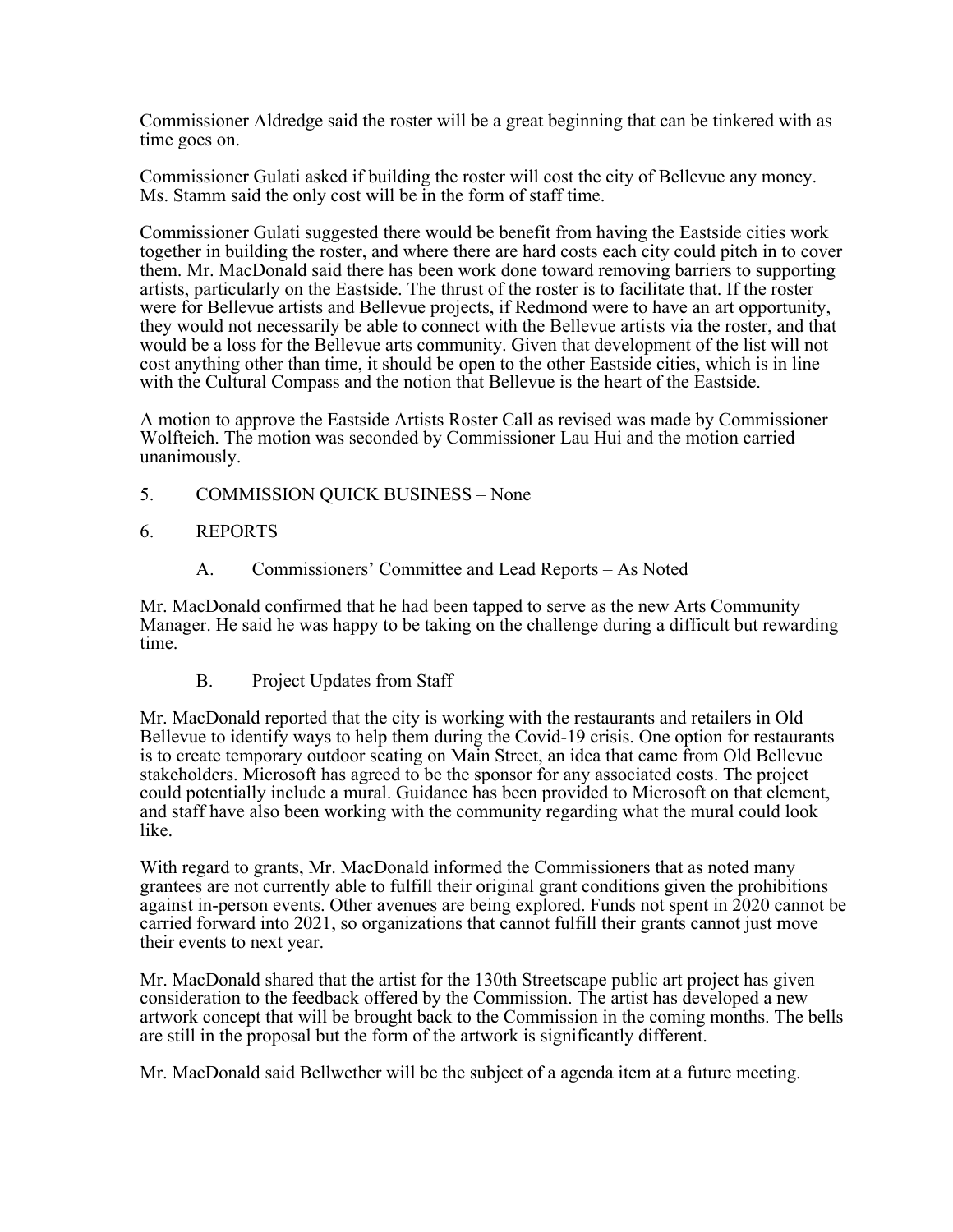Concerning the Downtown Park Public Art project, the Commissioners were told construction on the park has begun. The final fabrication and installation contract for the artwork is still being negotiated with the artist, but there have been delays due to the Covid-19 pandemic.

Chair Malkin asked if the maintenance question had been resolved for the project. Mr. MacDonald said the artist will be providing a maintenance plan. He said he had conducted an additional round of references on the artist's projects. None of them reported any maintenance needs beyond an annual power wash, and all remarked positively on the high quality of fabrication. He said he was confident that once the project is completed it will be possible to keep it looking fresh.

Turning to the Lattawood Park project, Mr. MacDonald reported that installation is slated to occur in the second half of July. It likely will be complete by the end of August. The only thing that could possible hold up the project is the fact that the bollard lights are backordered because of the pandemic. They supposedly will arrive in the middle of July. All of the manufacturing of the artwork is wrapping up, including the engraved tops.

In regard to the public art collection, Mr. MacDonald said staff has revised the scope of the maintenance RFP to focus on artworks that are in need of repair. Two of the major restorations are included in the scope, namely *Garden of Alternatives* and *Arc with 4 Forms*. It is hoped the work will be at least scheduled in 2020 if not under way or completed in 2020.

There are a couple of items in the collection that are facing different conditions or situations that will require a more in-depth discussion by the Commission at a future meeting. The two works have been in storage for 12 years. Parks has indicated it does not want either piece sited in a park based on their artistic merit. One of the works is a bronze figurine of a young girl reading a book and it was donated to the city by the Shirley family. There could in fact be a site for that work within a city facility; that option is being explored. The other work, however, should be considered for deaccessioning.

The Facilities and Asset Management department has asked that the work *Longboat Reed Rookery* be moved to a new location at City Hall. The pond in which the work is sited would then be removed. One complication involves the Visual Artists Rights Act under which direction would need to come from the artist regarding resiting the work. A second complication is the fact that the piece is in need of a major restoration. The work has not functioned fully for some time given problems with the fiber optic lighting that have been damaged by ultraviolet light. The materials alone for restoring the work have been estimated at between \$30,000 and \$50,000. The labor is estimated at about \$10,000, and according to the materials manufacturer, the restoration work will likely need to be done very 10 to 15 years. The work was appraised as part of the process and if fully functional is worth \$175,000. The maintenance cost every ten years would equal roughly a third of its value.

Commissioner Aldredge asked if the artist has been part of the conversation thus far. Mr. MacDonald said the artist Dan Corson was a very successful artist on an international level. After working for many years as an artist, he purchased a chocolate farm on the big island of Hawaii. He has been contacted about the work but has not expressed much of an interest in what is done with the piece, though he is willing to offer some advice on siting it. He will be kept in the loop.

Chair Malkin asked what happens to works that are deaccessioned. Mr. MacDonald said works can be given back to the artist or disposed of. Deaccessioned works are not supposed to have a financial value. He said a future discussion with the Commission will include the deaccession policies.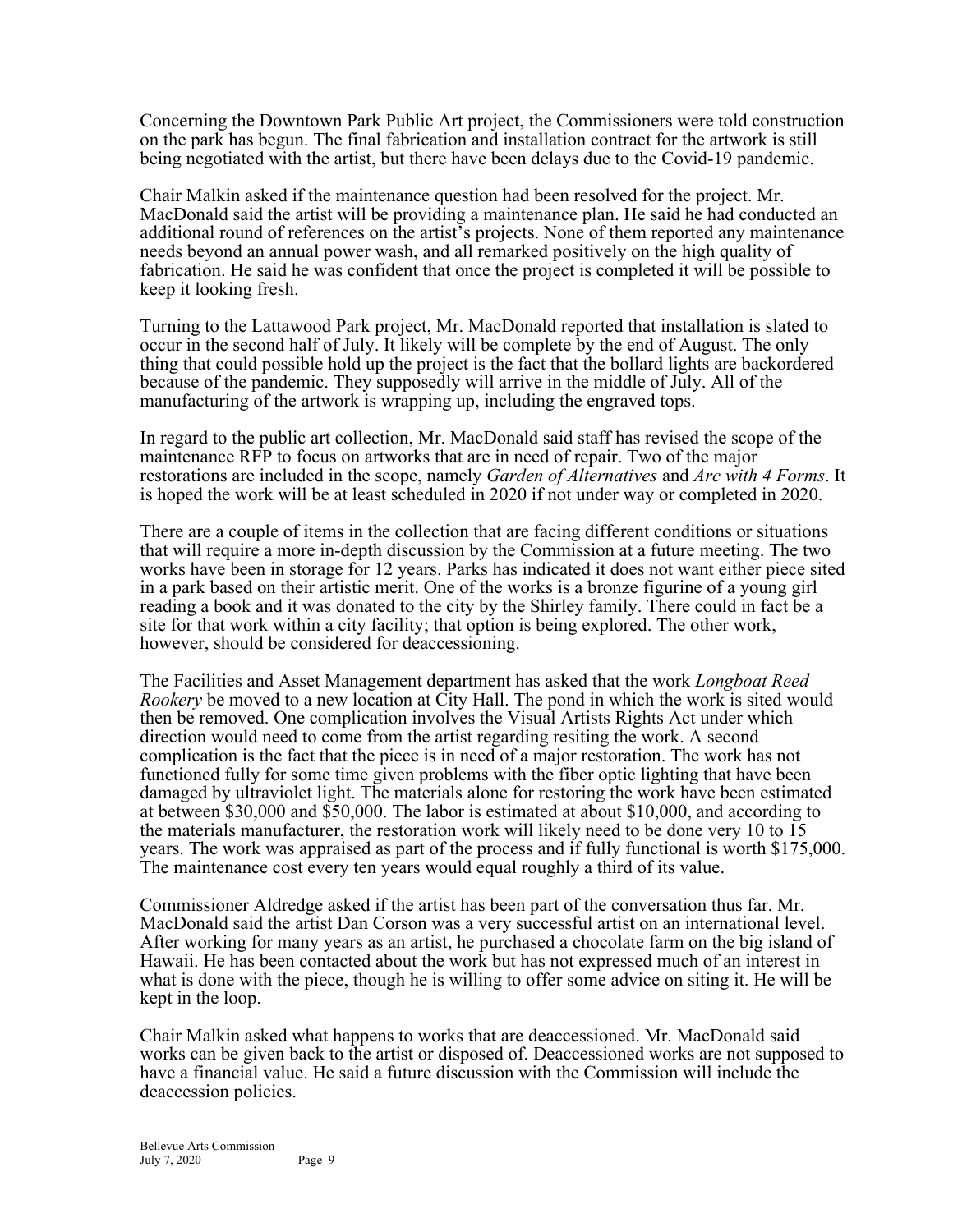Mr. MacDonald *Bellgate* is not a work the city wants to deaccession nor is it in need of any major maintenance. The site on which it stands is slated for redevelopment and the property manager has asked the city to move the sculpture. Besides the fact that the work was designed for the pedestrian corridor, now called the Grand Connection, the most complicating factor is the ownership of the piece. The primary owner is the Bellevue Allied Arts Council, an organization reduced to only a single member who died earlier in the year. That person's husband technically retains ownership but could decide to dissolve the organization. If the organization is dissolved, their ownership will transfer to the Bellevue Arts Museum. The Bellevue Arts Museum does not, however, want the artwork. The dues of the Bellevue Allied Arts Council are past due and the organization has until September to either pay the dues or officially lose control of the artwork. The city owns one-third of the work and could work with the current majority owner to effect transfer of his interest to the city. Failing that, the city could wait until the Bellevue Arts Council organization is dissolved and ownership of the work transfers to the Bellevue Arts Museum and negotiate with that organization instead for ownership. With construction on the site set to occur in early 2021, the timeline does not conform with what will be needed to figure out a new site or to come to an agreement with the property owner about keeping the work on their property.

Commissioner Aldredge asked if there would be any tax benefit to the majority owner from donating his share to the city. Mr. MacDonald said he could look into that approach. One complicating factor has been that he has not returned any phone calls since the death of his wife.

Chair Malkin asked if the work could be put into storage, if in fact the city does gain full ownership, and reinstalled as part of the Grand Connection. Mr. MacDonald said the cost of storage would be substantial. The best solution will be to try to keep the work on the current site and that is the path the city will pursue.

Ms. Stamm added that the work was designed to be on the pedestrian corridor between 106th Avenue NE and 108th Avenue NE. There is not, however, much space left there and the property is actually the only remaining site that could hold the work.

Commissioner Wolfteich asked if any aspect or part of the mural on the DOXA church will be preserved before construction begins. Mr. MacDonald said his understanding was that the work will be fully destroyed. The artist is in fact planning to get video of the demolition.

With regard to the funding allocations for 2020, Commissioner Wolfteich asked if there were situations where funds were transferred to an organization in anticipation of an event going forward, only to see the event canceled. Mr. MacDonald said the city does not allocate funds prior to events, rather funding is allocated after events have concluded. There is a question concerning the organizations that lost rental fees for events that had to be paid up front. The City Attorney's office has been asked to weigh in on whether or not the city can reimburse for those costs even though the events never took place. For many organizations, if they had not received the grant, they would not have organized the event.

Mr. MacDonald referenced a letter received from Putter Burt thanking the Commission for the grant awarded to her organization.

Mr. MacDonald noted that according to the Commission's bylaws, Commission meetings are not held in August. The Commission can, however, vote to hold a meeting during that month and he asked if the Commissioners would be willing to do so. He said there are plenty of items to discuss.